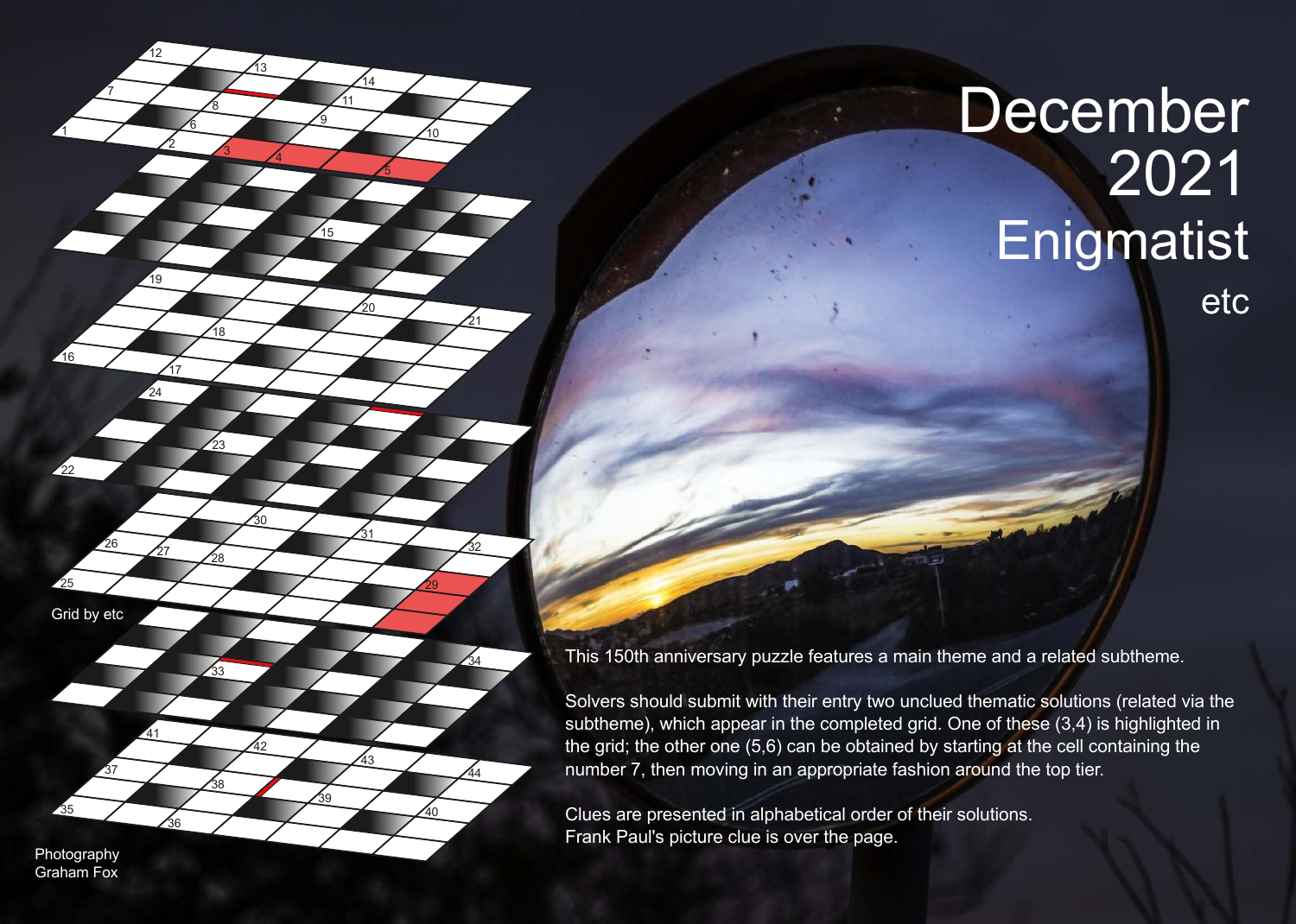| <b>MON</b>                                                                                                         | <b>TUES</b>                                                                | <b>WED</b>                                                                                                                     | <b>THURS</b>                                                                      | <b>FRI</b>                                                                                    | <b>SAT</b>                                                                            | <b>SUN</b>                                                                            |
|--------------------------------------------------------------------------------------------------------------------|----------------------------------------------------------------------------|--------------------------------------------------------------------------------------------------------------------------------|-----------------------------------------------------------------------------------|-----------------------------------------------------------------------------------------------|---------------------------------------------------------------------------------------|---------------------------------------------------------------------------------------|
| $41$ $7ac$                                                                                                         | $42$ 32ba                                                                  | 1 <sub>30to</sub>                                                                                                              | $241$ to                                                                          | 343 <sub>to</sub>                                                                             | $4_{41up}$                                                                            | $536up, 2aw-2$                                                                        |
| White in extremis badly<br>wants to capture knight<br>before end of game (7)                                       | Monitors 'a' rank - rook<br>pinned back left on<br>square (7)              | What's essential for<br>communion? Chaplain's<br>forgotten our heroine! (5)                                                    | The reversal of logic is a<br>book's intrinsic root (5)                           | I'd try this curry for<br>spicy unbirthday! (5)                                               | Twice over, sing about<br>Pieces of 8(7)                                              | Book not having<br>the Sheep caught<br>cheers! $(5,3)$                                |
| 6 35ac                                                                                                             | 7 35up-3,25ac                                                              | 821to                                                                                                                          | $9$ 23up-2,18ac                                                                   | 10 <sub>5d</sub>                                                                              | $11_{13d-4}$                                                                          | 12 <sub>5aw</sub>                                                                     |
| Taxi fare not very much<br>- perhaps rucksack<br>instead provides<br>singular topic for 40 &<br>7's discussion (7) | Admit going after fish<br>and chips (9)                                    | Outing of French cat<br>owner provides<br>diversion on board (5)                                                               | A little female is so<br>curious about summer<br>habit (6)                        | Battle-axe is weapon<br>putting together<br>Humpty-Dumpty? Not<br>entirely, on reflection (7) | Nothing even from<br>Tiger-lily - or, ultimately,<br>Kitty's renewed<br>toughness (4) | Characters vacating<br>unlikeliest tea-party<br>following grand<br>Victorian ball (5) |
| $13$ 15up, 9ba-4                                                                                                   | $14$ 11to,4ac                                                              | $15$ 11aw, 14d-3                                                                                                               | $16$ 24up-2,19ac                                                                  | 17 <sub>4d</sub>                                                                              | $18$ 42ac, 44up                                                                       | $1942up-4$                                                                            |
| This colouring red<br>knights injected into<br>Haddocks' Eyes again<br>for starters (5)                            | Reflecting, with severed<br>head - action of vorpal<br>blade? $(6)$        | 'Leo?': this clue could<br>give THE LION (4)                                                                                   | Coil reassembled with<br>this approach of All the<br>King's Men? (8)              | Disinclination to shift<br>horse's tail, trapped<br>aboard one fantastical<br>train $(7)$     | Nonsense from<br>stockbroker, crazy for<br>Spooner (11)                               | The elderly like<br>blackberry jam on top?<br>You can't do this to it<br>today $(4)$  |
| 20 <sub>42to</sub>                                                                                                 | $21$ 42ba,42ba,43up-4 22 1aw,35up                                          |                                                                                                                                | $23$ 1ac, 33d, 38ba,<br>37up-2                                                    | $24$ $_{27ac}$                                                                                | 25 <sub>16ac</sub>                                                                    | 26 <sub>31to</sub>                                                                    |
| Jack not in charge of 1,<br>swirling black cloak (5)                                                               | British charm captivates<br>$4$ – one way being from<br>18(6,4)            | Our man air crews<br>ordered into lounge (5,7                                                                                  | In this kids' school<br>nurses regularly<br>dispensed as hall's<br>gigantic (7-5) | Was humming tunes,<br>essentially, whenever<br>supplied with cake? (6)                        | Unusual sorts, types at<br>intervals withdrawn (7)                                    | Concerned with part of<br>the agony of 22's<br>facelift (5)                           |
| $27_{\,34d,44t0}$                                                                                                  | $28$ 22up-2,16aw,<br>19up-2                                                | 29 <sub>25aw</sub>                                                                                                             | 30 <sub>17aw</sub>                                                                | 31 12ac-3,13to                                                                                | $32$ 12ac                                                                             | $33$ 20to                                                                             |
| Nice dream in which the<br>Queen's held in<br>Wonderland respect? (6)                                              | Not the first amusing<br>moment with<br>Snowdrop's last fishy<br>snack (7) | <b>Expresses sulkiness</b><br>when pawn promoted to $\vert$ 8, quiet game of skill<br>Queen: is thrashing the<br>result? $(5)$ | for two taken over by<br>one $(5)$                                                | What the Gnat was<br>wont to do in his<br>government returns (4)                              | If, in the end, frog<br>footman is <i>fishy</i> , the<br>last of that is mean (7)     | Experience a group of<br>multiloquent asters (5)                                      |
| $\frac{34}{100,29}$ up-3                                                                                           | $35$ 10d,40ba                                                              | $36$ 39up-6<br><b>Wiktionary</b>                                                                                               | 37<br>26ac-3,28up                                                                 | $\sqrt[3]{8}$ 6aw-2,8d-3,18ba                                                                 | $39$ 32to                                                                             | $\mathbb{4}0$ 7d-6                                                                    |
| Twin did feel<br>naked  (10)                                                                                       | twin did jump<br>nude(10)                                                  | To remove man from<br>board is elevating<br>Henry Cross (6)                                                                    | Fantastic being supplied<br>with credit to secure<br>ring used in wedding (7)     | Open novel for fun? All<br>victims of Queen of<br>Hearts? (6)                                 | Flamingo? It's no<br>monstrous crow turning<br>on Queen (5)                           | Tossed salad of 6<br>adorns lower half of<br>your moustache (6)                       |